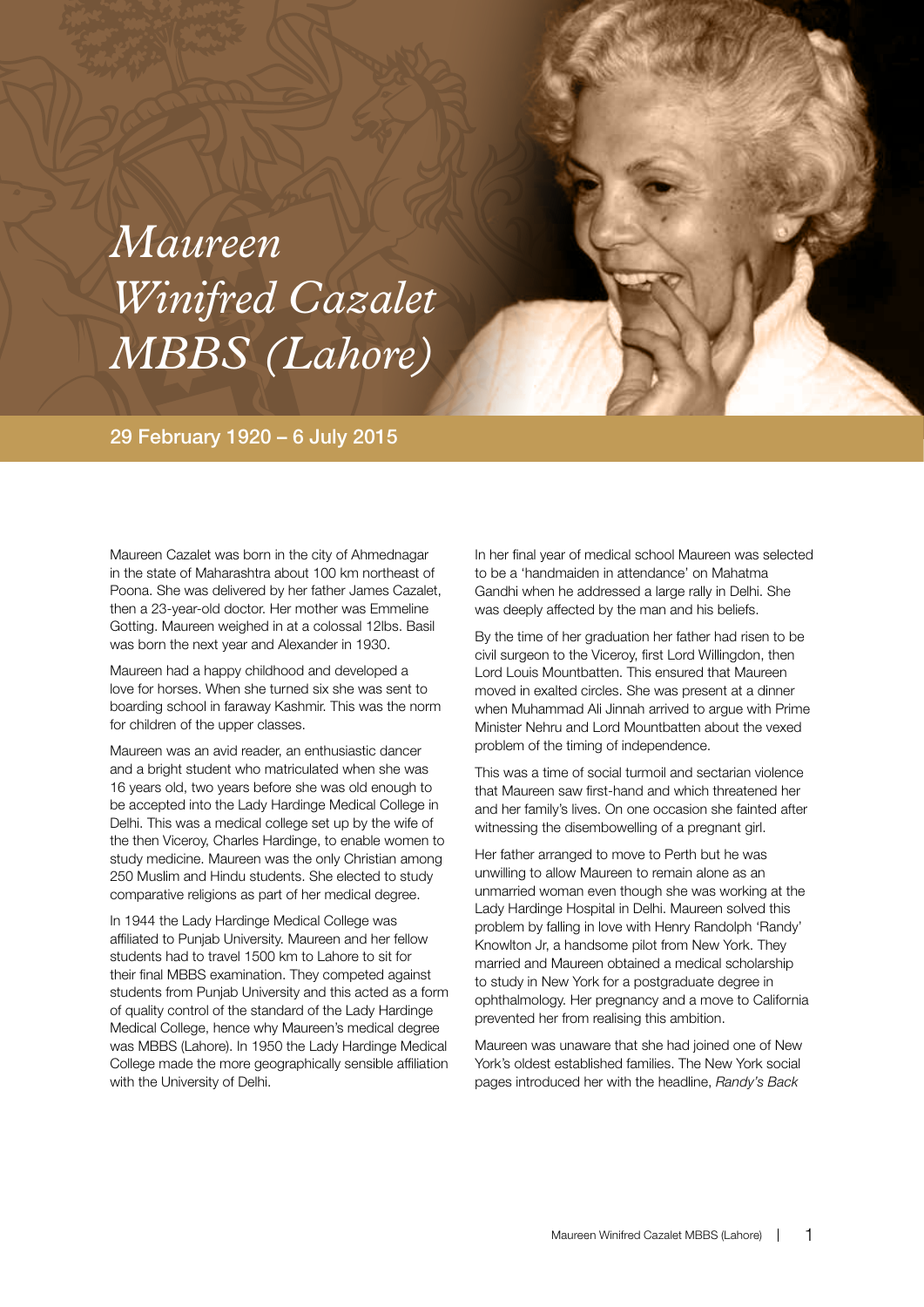*with Indian Bride*. Maureen, in her colourful saris and able to hold her own in any company, was a hit on the social scene. She was invited to tea with Eleanor Roosevelt, dined with Paul Getty and Edgar Snow and partied with Dorothy Parker. Her life was a whirl, but her marriage was beginning to unravel. A move to Bel Air, California, after the birth of her son, did not relieve the increasing family and marital tensions and in 1951, late in her second pregnancy, she decided to leave Randy and rejoin her family in Perth. Randy never remarried and died in New York in 1978.

## Postgraduate medical training

After doing her internship Maureen worked in a general practice in Delhi. It was not a practice as we would know it. She had to deal with the butchery of Muslims on the railway platform in Delhi. She learned how to open and close an abdomen, take out tonsils and perform cataract operations.

After the birth of her daughter, Maureen had a financial need for work. She joined her father in opening a surgery at her parent's home in the Perth suburb of Applecross. She learned to be a good Australian GP on the job.

Despite some early racial antipathy her practice quickly flourished – her medical skills, sparkling personality, work ethic and high-heeled shoes, guaranteed her success.

She ran three surgeries a day – 9.00 am to 12.00 pm, 2.00 pm to 4.30 pm and 6.00 pm to 9.00 pm.The last often ended at 10.30 pm. When she had a junior partner she would take Tuesday and Thursday afternoons off. She did five to ten home visits a day, all her own night calls and delivered about 50 babies a year. Her fee for antenatal care and delivery was fifteen Guineas!

Maureen found everyone interesting, listened intently, was invariably good humoured and her patients held her in high esteem. She was vivacious and charming and quickly built professional relations with a wide circle of good dependable specialists. Maureen readily acknowledged her medical shortcomings, especially with biochemical and neurological problems. She had no pretence about being a 'clever doctor'. In later years Maureen was appalled at the casual way she and other doctors handled the adoption of unwanted babies. In the early days she continued to do tonsillectomies and appendectomies, dilation and curettage for miscarriages and diagnosis of bleeding, but the pressure of time, as well as the ascendancy of specialists in hospitals steered her more and more towards counselling. Professor Riley welcomed her to his psychiatric clinic in Fremantle and for many years she worked a couple of sessions a week with him.

Maureen quickly gained the respect and admiration of her colleagues.

She later entered into a medical partnership with Charles Greenacre and Lyndon Forbes Smith in new purpose built premises at Riseley Street, Applecross.

She joined the AMA and represented them on adoption services, as well as providing medical services to the Ngala home for mothers and children.

Maureen always enjoyed attending refresher weekends as well as drug-sponsored lectures and because of the loneliness of her failed marriage she attended every event she possibly could. Even in her eighties she was *au fait* with the latest trends and developments.

Maureen fell in love again and in 1957 married the charismatic dermatologist and accomplished jazz pianist, Ian Thomson. They shared a love of music, books, fine wine, good conversation and their home became a magnet for all manner of arty and art-loving people. Maureen became secretary of The University International Society, and hosted many notable visitors. She and Ian were silent partners in Lautrec's Restaurant in East Perth and were devoted to chef Jos van Damme, and his actor friends Edgar Metcalfe, Ray Omodei and Steven Porter.

In 1958 she became one of the 18 foundation members (and one of only two female doctors) of the Western Australian faculty of the then Australian College of General Practitioners. She was elected assistant honorary secretary for 1976–7 and remained a member of the faculty until well into her eighties. She was a busy lady and never set aside the time to study for and sit the FRACGP examination, but she did become an RACGP life member in 1998.

By 1962 Maureen was exhausted from her heavy workload and sold her practice. In 1967 she was invited to open the new general practice clinic at Royal Perth Hospital. Maureen adored this work and the clinic prospered, but she was stricken with rheumatoid arthritis that affected her hands so badly that she had to resign.

Her marriage to Ian Thomson ended in the early 1980s and her father died in 1988. She continued his work of caring for the men at the Salvation Army Hostel in Northbridge for many years.

In 1976 she joined Dr Maurice Ferri in Garden City House in Booragoon. In 1988 she moved to Attadale Hospital where she worked until her retirement in 2009.

Maureen was a friend and a doctor like no other. She could charm anybody. She was once caught speeding at night going to a delivery, said she was lost and the policeman escorted her to the hospital. Her obligatory